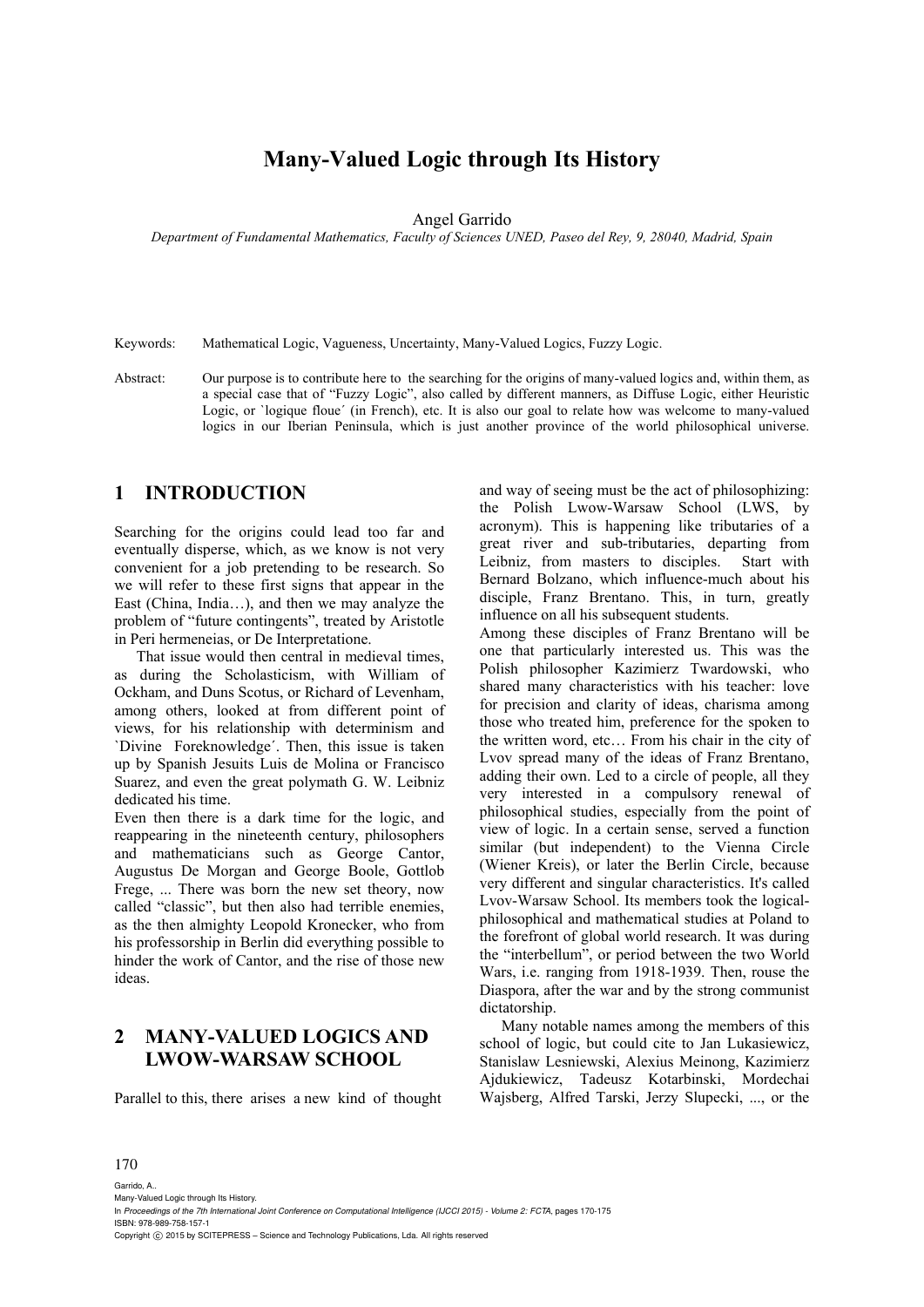justly remembered, Andrzej Mostowski. Also must be cited Jan Wolenski (as vindicator of the LWS´ memory), or Helena Rasiowa, Roman Sikorski, etc. Among them, one of the most interesting must be Jan Lukasiewicz, the father of many-valued logics (MVLs, by acronym). Jan Lukasiewicz began

teaching at the University of Lwow, and then at Warsaw, but after World War II must to continue in Dublin and then at Manchester.

At first, Jan Lukasiewicz introduced the threevalued logic and then generalized to the infinitevalued. That possibility modulation can be expressed by a membership function, which is to come all the unit interval [0,1], instead of being reduced to the dichotomy of classical logic: True vs. False, 0 vs 1, White vs Black, etc., allowing the treatment of uncertainty and vagueness, important not only from the theoretical point of view, but from the applications.

Lukasiewicz was the mentor of Alfred Tarski, whereas officially it was Stanislaw Lesniewski. His biographers, Anita and Solomon Feferman, state that, "along with his contemporary, Kurt Gödel, he changed the face of logic in the twentieth century, especially through his work on the concept of truth and the theory of models." Tarski had gone to the USA to participate in a conference when Nazi troops invaded his native Poland and could not return to it. Over time, he was in California most powerful logical school of his time; in fact, you can consider continuing the tradition inaugurated by the Lwow-Warsaw School, outside the continent in ruins (Europe). Its `Semantic Theory of Truth´ is one of the greatest achievements of the human thinking of all time.

But the writings of Jan Lukasiewicz suffered after a long slumber, which took care to leave an engineer Azeri, Lotfi Asker Zadeh, who had studied in Tehran, he prosecuted studies at MIT and eventually made landfall as a professor at the University of California, Berkeley. The one who would see their potential utility in 1965, firstly obtaining a generalized version of the classical theory of sets, now denoted by FST, acronym of the so-called "Fuzzy Set Theory", and later, its application to logic, creating the "Fuzzy Logic", particularly with the "fuzzy" proposition´s modifiers and fuzzy rule-based systems, very useful for instance, on expert systems, such as the Mamdani, either the Takagi-Sugeno-Kang, or Yatsumoto´s method.

Another interesting aspect that we must note is that even in his own age was not the only Zadeh proposing similar methods for the treatment of

uncertainty. So, we have the case of Max Black or Dieter Klaua that without getting resonance therefore proposed similar ideas. Also the same Bertrand Russell had treated such issue. We must not forget that Zadeh, an engineer, knew Jan Lukasiewicz investigations so explained his colleague and good friend, the brilliant American logician Stephen Cole Kleene.

But over time, was in Eastern countries where these ideas came to fruition, creating a powerful technological "boom", with new techniques based on "fuzzy" concepts. This trend was particularly strong in Japan, and then it spread to other countries close to the Japanese country, such as South Korea, China or India.

Because it is surely more in Japan where are developed to study the applications of Fuzzy Logic. Thus, in the case of Prof. Michio Sugeno, already in his Ph. D. thesis proposed the use of fuzzy integrals and fuzzy measures. Then there have been many followers of this movement to seek profit fuzzy logic and fuzzy measures. Such is also the case of the known Japanese Prof. Kaoru Hirota, among others.

And much later these ideas, even more application came to Western countries, both European and American, and today it will admit, with brilliant studies both from a mathematical point of view and its philosophical implications, as always connected therewith. Some emerging countries, such as Brazil or Turkey, are currently dumped in the investigation of all these theories and associated methods.

One of the most unique cases in the history of Artificial Intelligence is to Romania, a country which many consider poor and backward. It is not at all in regard to science. We have the most landmark in the mathematician Grigore C. Moisil, who introduced the computer at their country, and after he left a very brilliant school of researchers from Romania devoted to Computer Science.

After World War II, Grigore Moisil started teaching mathematical logic as he understood that the new emerging field of computers would have enormous repercussions for the social fabric of society. He continued on the ideas of Claude E. Shannon on Circuits, and fundamentally the Jan Lukasiewicz advances on Many-Valued Logics, where eventually derive the Fuzzy Logic.

The so-called Algebras Lukasiewicz-Moisil are an attempt to semantic consistency Logical n-valued Lukasiewicz. His study was followed by Gheorghe Georgescu and Aphrodite Iorgulescu, from Bucharest; Cristian Calude, Gheorge Paun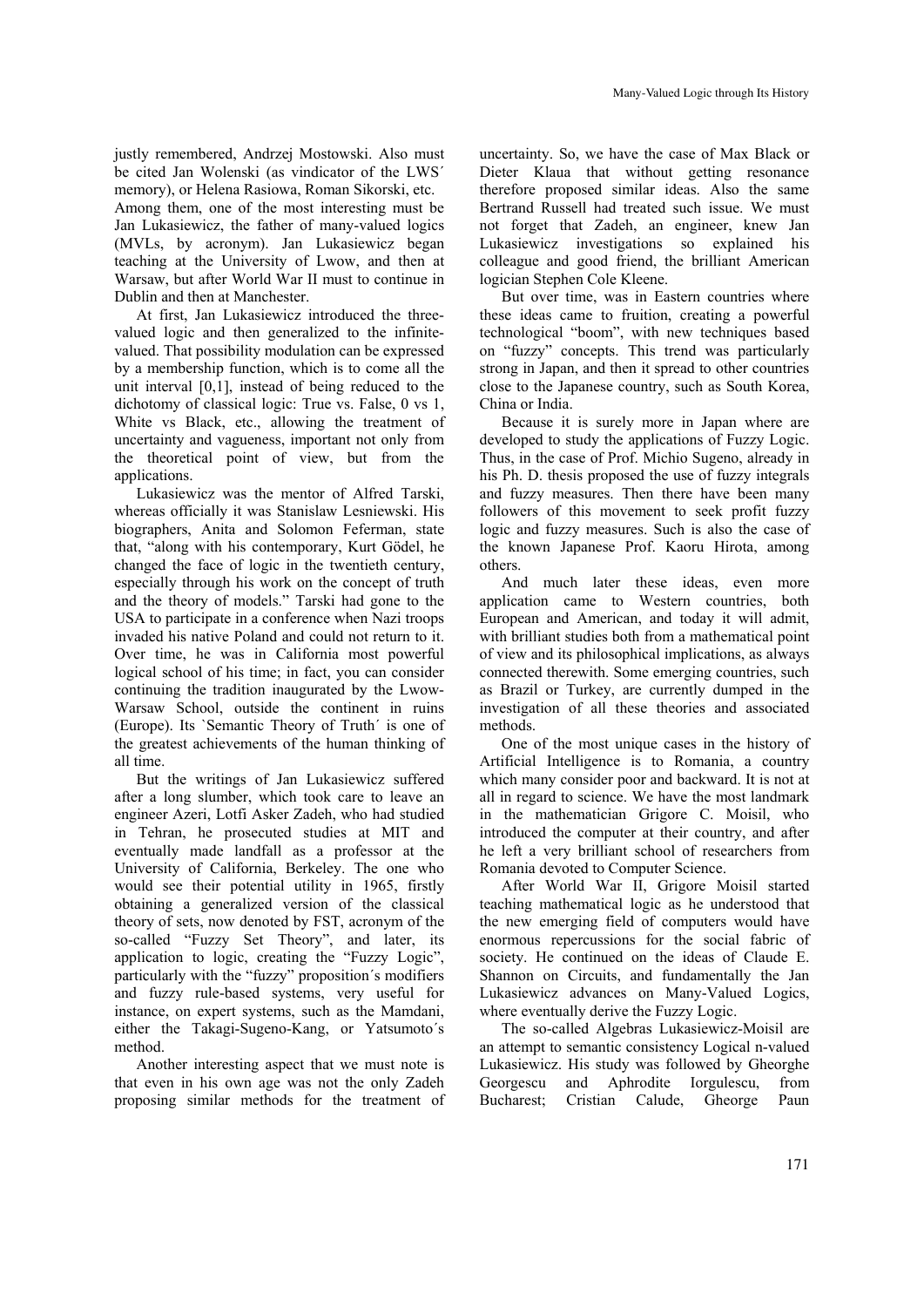(membrane computing), and many others, in different areas.

Also worthy of mention and full admiration the figure of Prof. Solomon Marcus, whose mentor was once said Prof. Moisil, and has made great contributions to various fields of mathematics, such as Mathematical Analysis, or Computational Linguistics, of which is one of the founders and principal contributors.

Of course there and increasingly in-out most of the new publications. But many of the best papers on Many-Valued Logic proceeds currently of good European Universities and very active research groups; for instance, in Warsaw, Prague, Ostrava, Vienna, Lisbon, Opole, Barcelona, Madrid, Toulouse, Pamplona, Granada, etc.

Other remarkable researchers multivalued logics (and in particular the Fuzzy Logic) have created a solid and consistent basis for these theories. Such has been the case for the Czech teachers Petr Hájek, Charles University, Prague, or Vilem Novak, University of Ostrava. Both have a powerful research groups and publications are among the most valued in this field.

And they are not alone, as for example, in France we have the important task of disclosure and investigation of Didier Dubois and Henri Prade.

Or in Germany, the cases of Hans-Jürgen Zimmerman or Siegfried Gottwald, disciple and follower of the work of Dieter Klaua.

In Poland they follow the great tradition of the Lwow-Warsaw School of logic, and this is complemented with contributions to research the uncertainty topic through the Rough Sets, introduced by Zdislaw Pawlak, and continued by Andrzej Skowron, among others.

# **3 RECEPTION OF MVLS (MANY-VALUED LOGICS) IN THE IBERIAN PENINSULA**

There are certain groups, mostly centered around a "hub", core or accumulation point, from which new ideas and impulses radiate growing, in the nucleus – or kernel- of each of these "core engine" is usually a -more or less-veteran researcher, well connected and with prestige.

One of the first Hispanic scholars giving notice of the new currents was Juan David Garcia Bacca, who in 1936 published his Introduction to modern logic, a work praised by I. M. Bochenski and Heinrich Schölz. Later try so eminent teachers,

between them Alfredo Deaño (editor by Spanish translation of Lukasiewicz´s selected papers), Miguel Sánchez-Mazas (studying and interpreting in deep sense the logico-mathematical works and ideas of Gottfried Whilhelm Leibniz, as –for instance- the known "characteristic universalis"), either Jesus Mosterín (historian and philosopher of science), or Manuel Sacristán (prosecuted in `academia´ due to its Marxist point of views), all them very often clashing against a very conservative and nothing good context to innovative ideas.

But one good initiative has been the creation in the old mining town of Mieres, and by the Government of Asturias, named the `Research Center for Artificial Intelligence and Soft Computing´, initially around someone well-known as Enric Trillas, which can be considered the father of the introduction of Fuzzy Logic in the Spanish University curricula. This center has attracted many of the most famous international researchers, such as well-known Japanese Professor Michio Sugeno. His topics of research are very broad working, but revolve around fuzzy methods, as well as philosophical implications these carry.

Although I have left for last, a name should not be omitted landmark, from those that appear only from time to time in Spain. We are referring to the Father Pablo Domínguez Prieto (1966-2009), Spanish philosopher and theologian, who wrote the first major book in Spain on the Lvov-Warsaw School, starting for that of his doctoral thesis in Philosophy, who had come to the Complutense University at Madrid (1993). Such work is called *Indeterminación y Verdad. La polivalencia lógica en la Escuela de Lvov-Varsovia (Indeterminacy and Truth),* and was published in 1995, with a foreword by Arch. J. M. Zyzinski, and showing a very strong influence by Jan Wolenski. Pablo can be considered as one of the Spanish forerunner in the study of MVLs, from the philosophical point of view and in particular of the great Polish contribution (LWS) to logic and mathematical fields. A romantic `halo´ comes to close its brief existence, because his passion for the mountain climbing made him want to do in the snow Moncayo mountain, after giving lectures to the nuns of the monastery of Tulebras. And that was his last top headlong he died, leaving orphans these Spanish studies again. Left this short comment must be a tribute to his memory.

Another interesting Spanish author who has been reporting these new streams of logic is Prof. Julián Velarde, with its paper "Polyvalent Logic", or his book *Formal Logic,* a volume II belonging to its History of Logic, all them around the University of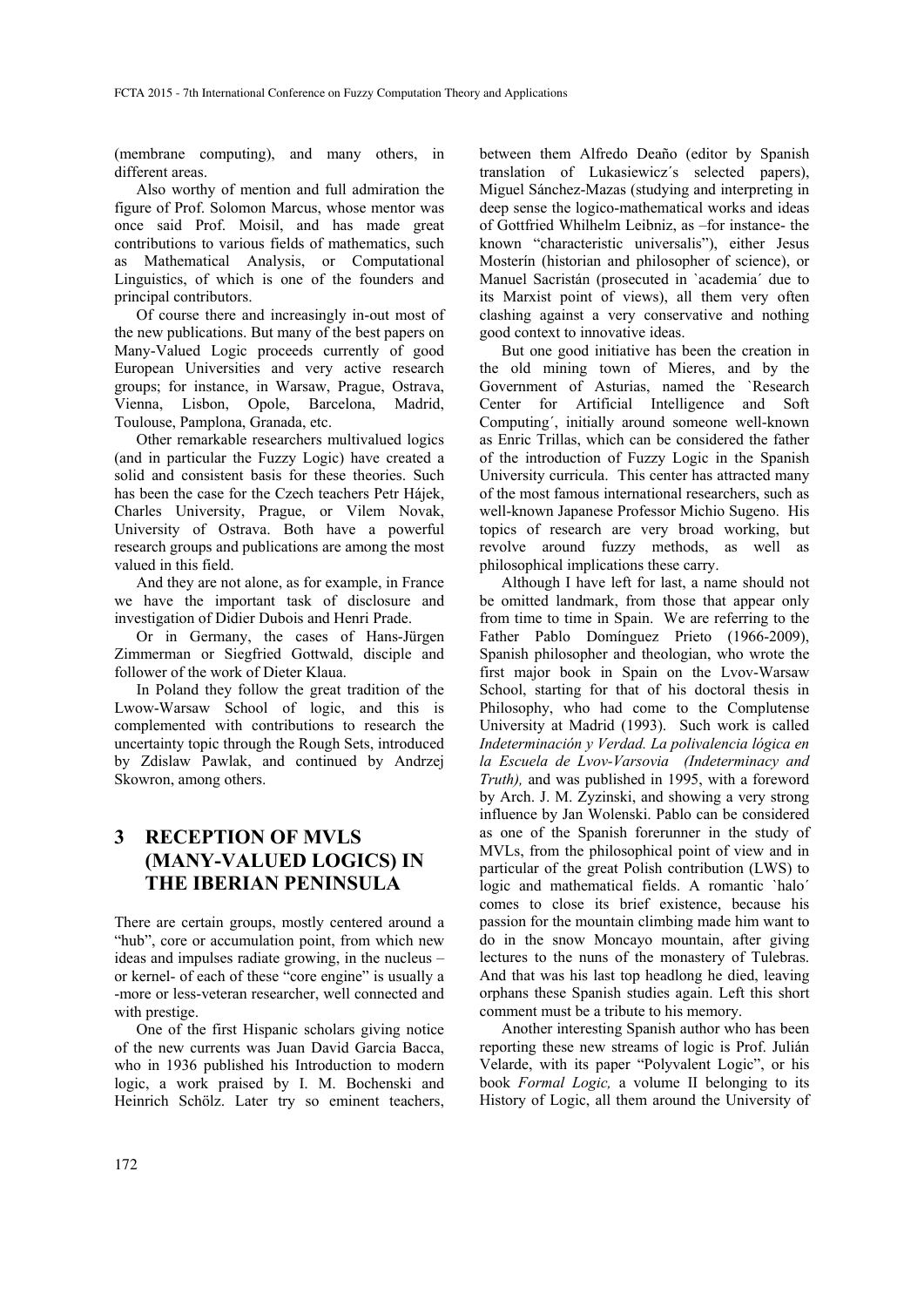Oviedo and its service publications, or later, to the Editorial Pentalfa. Also of great interest may be his work *Gnoseology of Fuzzy Systems,* where analyses the deep philosophical connections of these issues.

New research groups have been formed in recent times, as the Spanish institution CSIC (Consejo Superior de Investigaciones Científicas), centered in Barcelona (through the `Instituto de Inteligencia Artificial´; IIA, by acronym), led by Lluis Godo and Francesc Esteva.

Or the group that belongs to the UPNA (Public University of Navarra), headed by Humberto Bustince.

Either in the University of Granada (lead by Miguel Delgado Calvo-Flores). Also Francisco Herrera, Serafín Moral, Juan José Acero, etc.

Either can be considered the University of Zaragoza, with Prof. T. Calvo.

Even, found some valuable researchers in our own community, Madrid, as the Complutense, Autonoma, Polytechnic, Carlos III, etc., universities. But also in Málaga, Santiago de Compostela, Oviedo, Almería, Albacete, etc.

In Portugal the origins of the study of AI are linked to the names of Luis Moniz Pereira, Helder Coelho and Fernando Pereira, who in 1973 created the LNEC, within which the following year formed a division of Computer Science.

In 1977 the programming language called DEC-10 Prolog is designed, and Helder Coelho who contributes to divulge in Brazil.

In 1984 it is created the Portuguese Association for AI (ARIA, by acronym), which maintains its vitality with many publications and also organizing very interesting conferences, like this FCTA we attended.

### **4 CONCLUSIONS**

The prospects offered by AI are immense; in particular the theory and applications of Fuzzy Logic in Computer. For example, research to try to model the human brain using supercomputers, hardware that will become increasingly smaller and cheaper, a mission that walk after Google and other large companies such as IBM. After this "brain mapping" (`cartografía del cerebro´, in Spanish) of its operation, how to improve, how to age, etc., are the efforts of scientists and engineer working on programs such as the European Human Brain Project, led by Henry Markram, or American

BRAIN, in which Spanish researchers have participation.

As Ray Kurzweil say (RK, by acronym; the Google engineering director at San Francisco and very clever author of many futuristic well-known works, *"The Singularity is Near".* Meaning `Singularity´ the point in history that computers equal and then surpass human intelligence.

## **ACKNOWLEDGEMENTS**

This work was supported by the MYCINN´s Research Project and Group of the Spanish UNED (Universidad Nacional de Educación a Distancia), entitled *"Polemics and Controversies"* (El papel de las polémicas en la producción de las prácticas teóricas…). Being its former Principal Researcher Prof. Quintin Racionero, which recently had passed away, and from then it is directed by our new Principal Researcher, Prof. Cristina de Peretti, both from UNED.

## **REFERENCES**

- Ackermann, R., 1967, *An Introduction to Many-Valued Logics*. London, Routledge and Kegan Paul.
- Belnap, N.D., 1977, "How a computer should think", in G. Ryle (ed.), *Contemporary Aspects of Philosophy,* Stockfield: Oriel Press, pp. 30–56.
- Bochvar, D.A., 1938, "Ob odnom trechznacnom iscislenii i ego primenenii k analizu paradoksov klassiceskogo rassirennogo funkcional'nogo iscislenija", *Matematiceskij Sbornik,* 4 (46): 287–308. [English translation: Bochvar, D.A., "On a three-valued logical calculus and its application to the analysis of the paradoxes of the classical extended functional calculus", *History and Philosophy of Logic,* 2, pp. 87– 112.]
- Bolc, L., and Borowik, P., 1992, *Many-Valued Logics 1: Theoretical Foundations.* Springer Verlag, Berlin, New York.
- Ibid., 2003, *Many-Valued Logics 2: Applications.* Springer Verlag, Berlin, New York.
- Chang, C.C., 1958, "Algebraic analysis of many valued logics", *Transactions American Mathematical Society,* 88, pp. 476–490.
- Ibid., 1959, "A new proof of the completeness of the Łukasiewicz axioms", *Transactions American Mathema-tical Society*, 93, pp. 74–80.
- Cignoli, R., Esteva, F., Godo, L. and Torrens, A., 2000, "Basic Fuzzy Logic is the logic of continuous t-norms and their residua", *Soft Computing,* 4, pp. 106–112.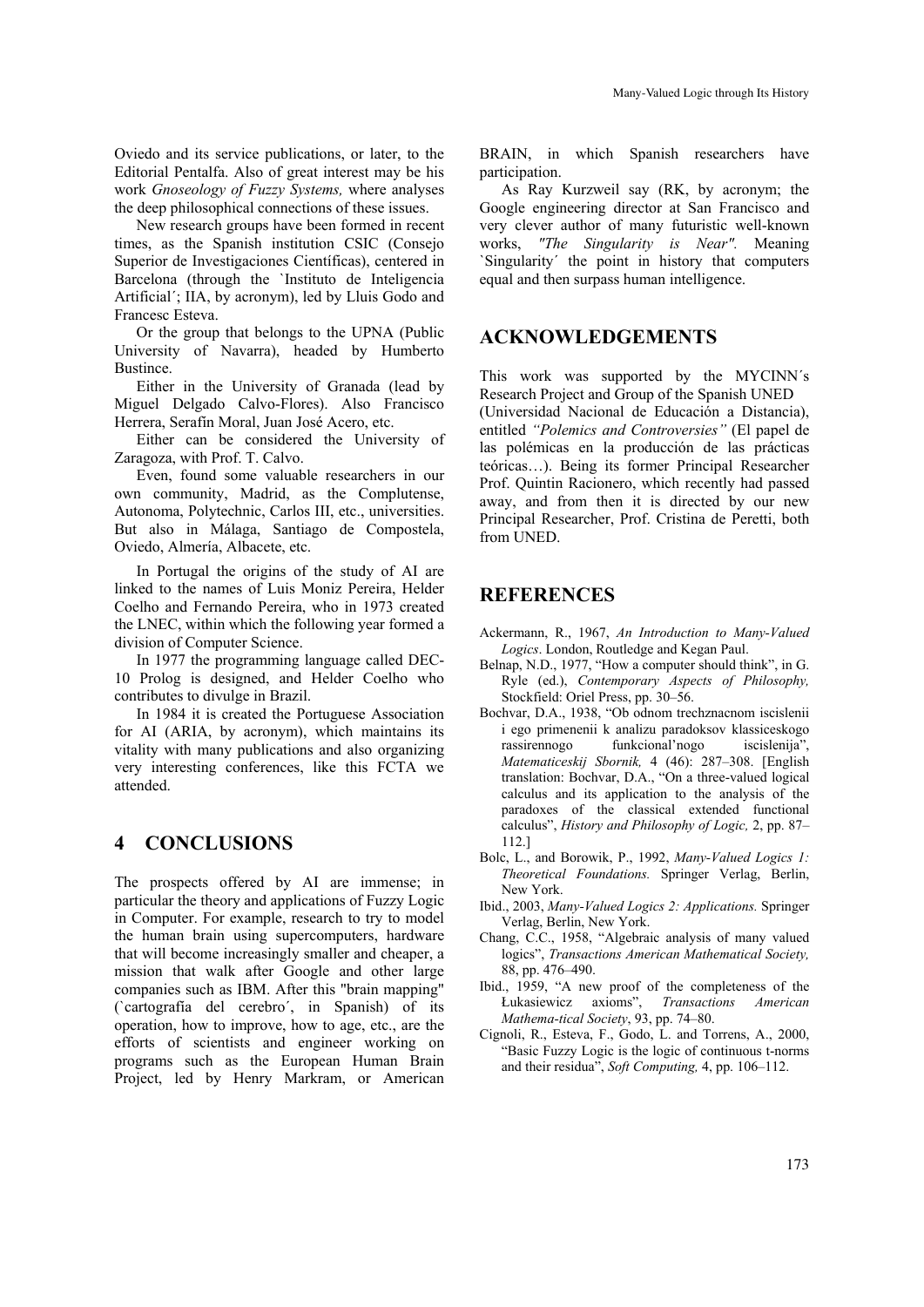- Cignoli, R., d'Ottaviano, I. and Mundici, D., 2000, *Algebraic Foundations of Many-Valued Reasoning,*  Dordrecht, Kluwer Acad. Publ.
- Cintula, P. and Hájek, P., 2010, "Triangular norm based predicate fuzzy logics", *Fuzzy Sets and Systems,* 161 (3), pp. 311–346.
- Cintula, P., Hájek, P. and Noguera Ch. (eds.), 2011, *Handbook of Mathematical Fuzzy Logic* (Studies in Logic, Volumes 37–38), College Publications, London.
- Deaño, A., 2004, *Introducción a la Lógica Formal.* Alianza Universidad, Madrid.
- Domínguez Prieto, P., 1995, *Indeterminación y Verdad. La polivalencia lógica en la Escuela de Lvov-Varsovia.* Nossa y Jara Editores, Móstoles.
- Dubois, D., Prade, H., 1980, *Fuzzy sets and systems-Theory and applications.* Academic Press, New York.
- Ibid., 2000, *Fundamentals of Fuzzy Sets.* With a Foreword by Lofti Asker Zadeh. Kluwer Academic Publishers, Basel, Springer-Verlag, New York.
- Esteva, F. and Godo, L., 2001, "Monoidal t-norm based logic: towards a logic for left-continuous t-norms", *Fuzzy Sets and Systems,* 124, pp. 271–288.
- Ibid., and Montagna, F., 2004, "Equational characterization of the subvarieties of BL generated by t-norm algebras", *Studia Logica,* 76, pp. 161–200.
- Feferman, A. E. and S., Alfred Tarski. *Life and Logic.* Cambridge University Press.
- Fitting, M. and Orlowska, E. (eds.), 2003, *Beyond Two,* Heidelberg, Physica Verlag.
- Florio, C. de, *La forma della verità. Logica e filosofia nell'opera di Alfred Tarski.* Ed. Mimesis.
- García Bacca, J. D., 1936, *Introducción a la Lógica Moderna.* Ediciones Labor, Madrid.
- Garrido, A., 2006, "Special functions in Fuzzy Analysis". *Opuscula Mathematica,* vol. 26(3), pp. 457-464. AGH University of Science and Technology, Krakow.
- Ibid., 2011, "Searching the arcane origins of Fuzzy Logic". *BRAIN (Broad Research in Artificial Intelligence and Neuroscience),* vol. 2(2), pp. 51-57.
- Ibid., 2013, *Filosofía y Matemáticas de la Vaguedad y de la Incertidumbre,* PhD. Thesis in Mathematical Logic, qualified with Summa Cum Laude. Extraordinary Doctorate Award. Madrid, UNED, 2013.
- Ibid., 2014, *Lógicas de nuestro tiempo.* Madrid, Editorial Dykinson.
- Ibid., 2014, *Lógica Aplicada. Vaguedad e Incertidumbre.* Madrid, Editorial Dykinson.
- Ibid, 2015, *Lógica Matemática e Inteligencia Artificial.* Madrid, Editorial Dykinson.
- Giles, R., 1974, "A non-classical logic for physics", *Studia Logica,* 33, pp. 397–415.
- Ibid., 1975. "Łukasiewicz logic and fuzzy set theory". In: *Proceedings 1975 Internat. Symposium Multiple-Valued Logic* (Indiana Univ., Bloomington/IN)}, Long Beach/CA: IEEE Computer Soc., pp. 197–211.
- Ibid., 1976, "Łukasiewicz logic and fuzzy set theory". Internat. *Journal on Man-Machine Studies,* 8, pp. 313– 327.
- Ibid., 1979, "A formal system for fuzzy reasoning". *Fuzzy Sets and Systems,* 2, pp. 233–257.
- Ibid., 1988, "The concept of grade of membership". *Fuzzy Sets and Systems,* 25, pp. 297–323.
- Gödel, K., 1932, "Zum intuitionistischen Aussagenkalkül", *Anzeiger Akademie der Wissenschaften Wien*  (Math.-naturwiss. Klasse), 69: 65–66; – reprinted: (1933), *Ergebnisse eines mathematischen Kolloquiums*, 4, pp. 40 ss.
- Goguen, J. A., 1969, "The logic of inexact concepts". *Synthese* 19(3/4), pp. 325–373.
- Gottwald, S., 1999, "Many-valued logic and fuzzy set theory", in U. Höhle, S.E. Rodabaugh (eds.), *Mathematics of Fuzzy Sets: Logic, Topology, and Measure Theory* (The Handbooks of Fuzzy Sets Series), Boston, KluwerAcad. Press, pp. 5–89.
- Ibid., 2001, *A Treatise on Many-Valued Logics* (Studies in Logic and Computation, vol. 9), Baldock, Research Studies Press Ltd.
- Ibid., 2007, "Many-valued logics", in D. Jacquette (as ed.) *Philosophy of Logic* (Handbook of the Philosophy of Science Series), Amsterdam, North-Holland, pp. 675– 722.
- Ibid., 2008, "Mathematical fuzzy logics", *Bulletin Symbolic Logic,* 14, pp. 210–239.
- Hähnle, R., 1993, Automated Deduction in Multiple-Valued Logics, Oxford : Clarendon Press.
- Ibid., 1999, "Tableaux for many-valued logics", in M. d'Agostino et al. (eds.) *Handbook of Tableau Methods,* Dordrecht, Kluwer, pp. 529–580.
- Ibid., 2001, "Advanced many-valued logics", in D. Gabbay, F. Guenthner (eds.), *Handbook of Philosophical Logic* (Volume 2), 2nd ed., Dordrecht, Kluwer, pp. 297–395.
- Hájek, P. and Zach, R., 1994, "Review of Many-Valued Logics 1: Theoretical Foundations, by Leonard Bolc and Piotr Borowik", *Journal of Applied Non-Classical Logics,* 4 (2), pp. 215–220.
- Hájek, P., 1998, *Metamathematics of Fuzzy Logic.* Kluwer Academic Publishers, Boston-Dordrecht.
- Ibid. 2005, "Making fuzzy description logic more general", *Fuzzy Sets and Systems,* 154, pp. 1–15.
- Jaskowski, S., 1936, "Recherches sur le système de la logique intuitioniste", in *Actes du Congrès Internationale de Philosophie Scientifique 1936,* vol. 6, Paris, pp. 58–61. [English translation: *Studia Logica,* 34 (1975), pp. 117–120.]
- Kleene, S.C., 1938, "On notation for ordinal numbers", *Journal of Symbolic Logic,* 3, pp. 150–155.
- Ibid., 1952, *Introduction to Metamathematics.* Amsterdam, North-Holland Publ. Co., and New York, Van Nostrand, 1952.
- Kripke, S.A., 1975, "Outline of a theory of truth", *Journal of Philosophy,* 72, pp. 690–716.
- Łukasiewicz, J., 1963, *Elements of Mathematical Logic*. Państwowe Wydawnictwo Naukowe, Warsaw.
- Ibid., 1970, *Selected Works*. L. Borkowski, as editor. Amsterdam, North Holland C. Publ. Co.
- Ibid., 2013, *Écrits logiques et philo-sophiques.* Librairie Philosophique Jacques Vrin, Paris.